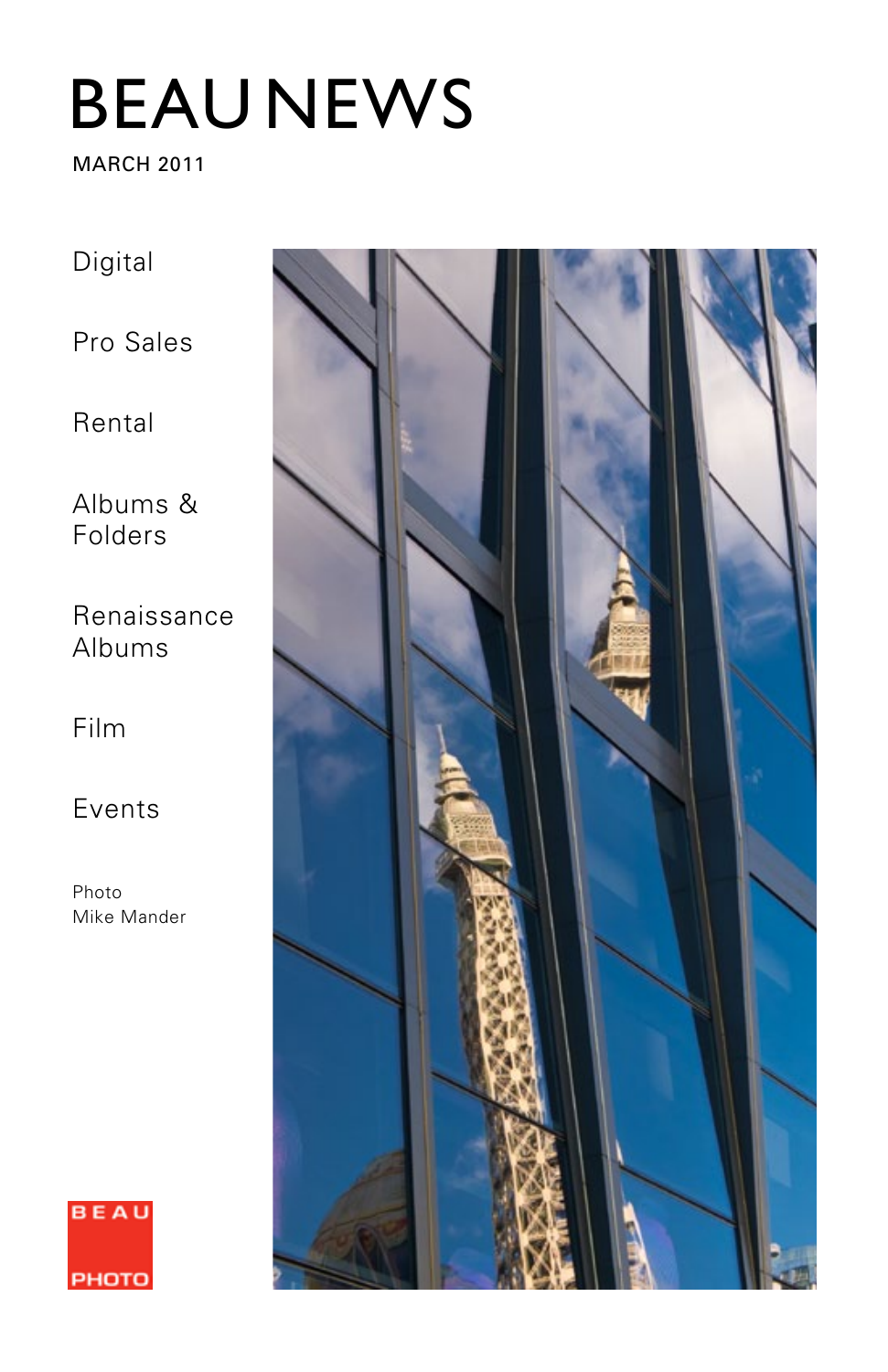# DIGITAL

MIKE M.



# *PHASE ONE IQ DIGITAL BACKS!*

Back in late January, Phase One announced an awesome new series of digital backs, the 40MP IQ140, the 60MP IQ160 and 80MP IQ180. The IQ backs represent the biggest leap in digital back functionality that I have seen in a very long time. This is no subtle warming over, rather Phase One has given us a completely new system with an innovative user interface and stunning hardware.

 The most obvious change is the new high resolution (290ppi - 1.15 megapixel) 3.2" multitouch LCD on the back. This may sound familiar to you since it is apparently very similar to the display used on the iPhone 4, so it should provide stunning clarity, accurate colour balance and very intuitive touch-screen operation of the camera. This is clearly a huge step up from Phase One's previous LCD screen and indeed a huge step up over anybody else's display as well! In addition, Phase One has kept the traditional 4-button interface as well for those familiar with that, or for easier operation while wearing gloves. For more details, please see my detailed blog preview which contains estimated pricing as well. http://mikemander.blogspot.com/2011/02/newphase-one-iq-backs.html

 One last thing that I will mention is that Phase One has very competitive upgrade pricing, so if you have an older Phase One back, or even an older competing back from Leaf, Imacon, Hasselblad etc., Phase will also allow some tradein credit for those too. *Call us for a quote!*



# *FUJIFILM FINEPIX X100 PREORDERS*

A reminder that we are taking \$200 pre-order deposits for the X100, which should start shipping at the end of March. The selling price will be \$1199 and various accessories will be available as well, including a premium leather case for \$124.50, a metal lens-hood/ filter-ring adapter for \$84.50 and a spare rechargeable battery pack for \$74.50. The local Fuji rep brought a preproduction X100 in for me to look at and subsequently, I wrote a very detailed preview on my blog here... http://mikemander.blogspot.com/2011/02/ fujifilm-finepix-x100-hands-on.html



*SIGMA 8-16mm ULTRA-WIDE ANGLE ZOOM* For March, we are putting the excellent Sigma 8-16mm f/4.5-5.6 DC on sale.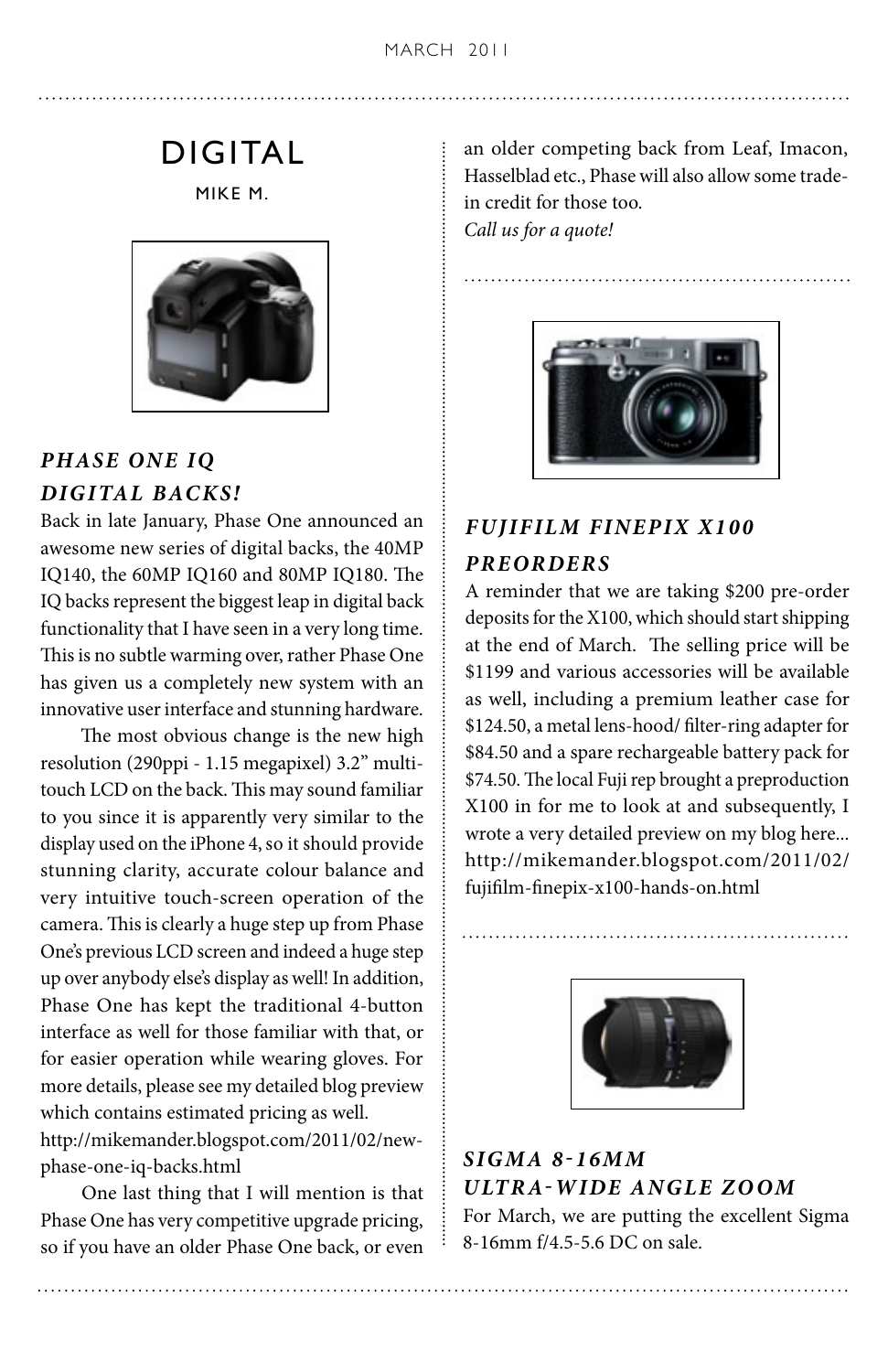We have both Nikon and Canon versions in stock. On a camera like the EOS-7D, with a 1.6x crop factor, this works out to a 13-26mm zoom (rounded up) and on a 1.5x crop factor camera like a Nikon D7000, it works out to a 12-24mm zoom if comparing to a full-frame equivalent lens. Very wide as you can imagine! You can get some very dramatic perspective effects, but the lens is also use-able for things like architecture, since the latest version of Photoshop (CS5) and Lightroom v3 have automatic lens corrections already built-in for that lens when shooting in raw. The lens is sharp and flare is quite well controlled, considering how wide it actually is. If you need as wide a zoom lens as you can possibly get for an APS-C digital SLR, and you want to avoid fisheye distortion, then this Sigma is the one to get! For a flashback preview, see my blog here... http://mikemander.blogspot.com/2010/09/widesigma-8-16mm-f45-56-dc-hsm-lens.html *The Sigma lens is going on sale for \$825! (regular \$889)*

# *Hasselblad ShoW (March 23 or 24th)*

Come join Beau Photo Supplies & Hasselblad USA for an afternoon of information and handson with the latest H4D medium format digital SLRs and Phocus software. Event details TBD, so an email will follow. Also keep an eye on my blog for more information :

http://mikemander.blogspot.com

*To RSVP for the event please contact Mike at*  digital@beauphoto.com

#### *Nikon Rebates Starting March 1st to April 30th*

Get \$50 off any Nikon D7000 body or kit. In addition, there are numerous dual-lens kits as follows. With the D3100, D90, D300S, buy any lens with the body and get a \$50 rebate if you buy an AF-S DX VR 55-200mm, AF-S DX VR 55-300mm or AF-S VR 70-300mm zoom. In addition, buy any of those three lenses plus any other lens, with a D7000, get a total of \$100 back! Call for more details...

# PRO SALES KEN S.

#### *POST FUSION 2011*

I want to thank all the people who came out to Fusion 2011 last month. It was a great success. The event was well attended and everyone who talked to me about the event said they enjoyed it and even learned something as well. I also want to thank all the exhibitors who donated a whopping \$3000.00+ in door prizes. If you were a winner and haven't picked up your prize please do so soon. We are looking forward to doing an even bigger event next year. If you haven't already checked out our Post Fusion Blog, here it is: http://mikemander.blogspot.com/2011/02/ successful-fusion-event.html

#### *SALE ON NORMAN ALLURE CONTINUOUS LIGHTS*

The Norman Allure C1000 (811968) is ideally suited for video, still photography and digital imaging. The unique dual quartz lamp configuration allows 350, 650 and 1000 watt output while maintaining a constant color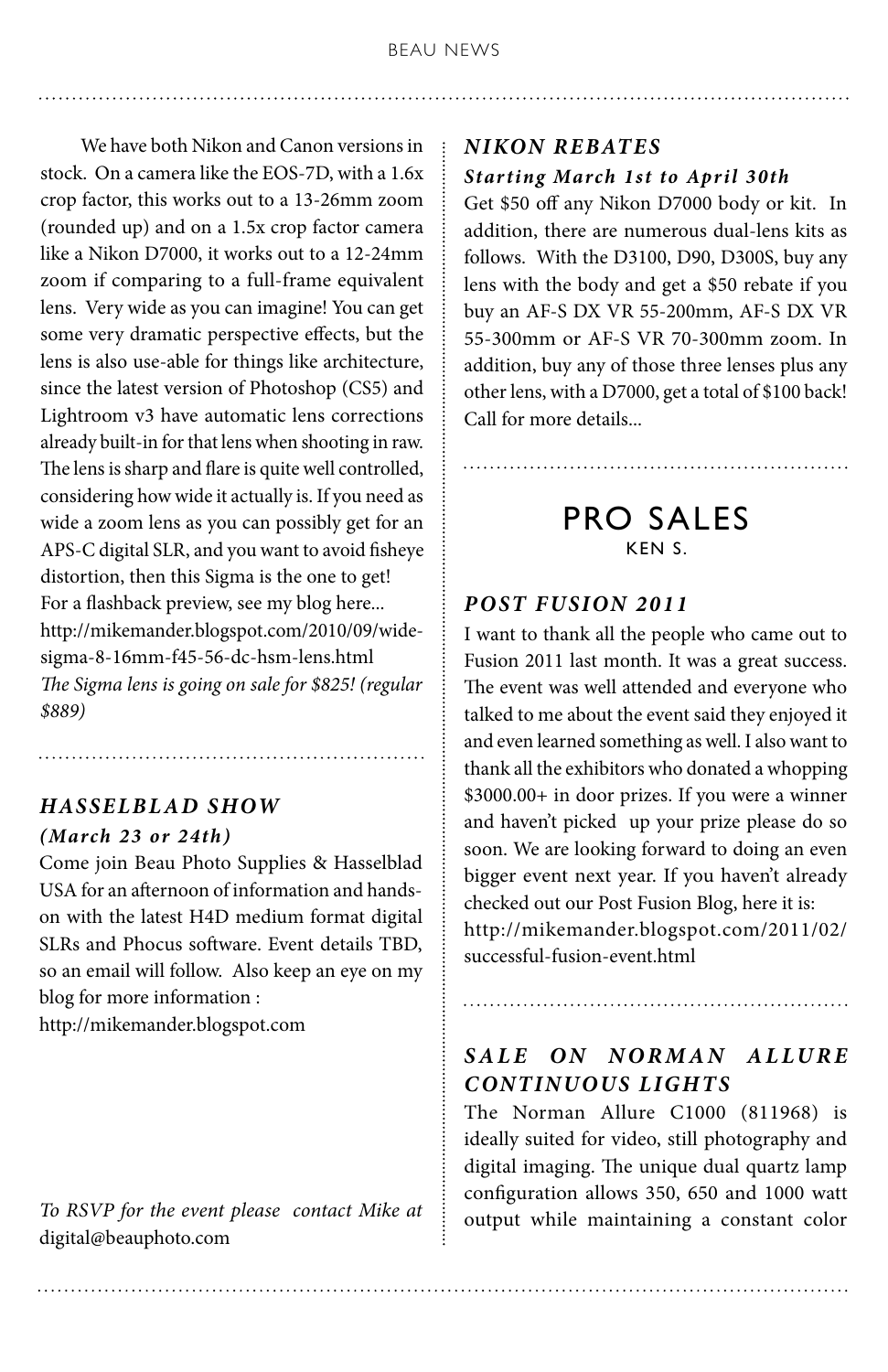MARCH 2011

temperature.Weighing only three pounds, the compact Allure C1000 is easy to handle, making it well suited for location work.

 A built-in cooling fan provides ventilation and helps to maintain a proper operating temperature. For safety, the C1000 includes an internal thermal switch and fused circuit protection

> **Norman Allure C1000** *Reg. \$299.95* Sale \$199.95 **Barndoors for Allure C 1000** *Reg. \$86.95* Sale \$69.95





#### *LENSBABY Sweet 35 Optic*

Lensbaby, manufacturer of award-winning Creative Effects SLR camera lenses, announces the addition of the Sweet 35 Optic to the Lensbaby Optic Swap System. The Sweet 35 Optic, a 35mm selective focus optic with a 12-blade internal aperture, creates a Sweet Spot of sharp focus that photographers can move around the photo by tilting their Lensbaby lens body. The Sweet 35 Optic boasts the widest focal length of any Lensbaby optic, features close-focus capabilities, and is available now for use with the Lensbaby Composer®, Muse®, Control Freak™ and Scout lens bodies.

*Available soon at Beau Photo!*



# PHASFONE

# **BEAU PHOTO'S** *PHASE ONE EVENT Wednesday Apr il 13th*

Beau Photo is pleased to have Walter Borchenko from B3K in Toronto. Join us for an exciting and informative afternoon and evening at Vancouver Photo Workshops.

 We will be having a couple seminars on the new Phase One IQ backs with an overview of Capture One 6. More information to follow. Please contact Ken to register. prosales@beauphoto.com 604 734-7771



#### *CANON'S NEW 70-300mm f/4.5-5.6L Lens*

Designed to deliver ultra-high quality images along with lightning fast operation, the new Canon EF 70-300 f/4-5.6L IS USM telephoto zoom lens brings a favorite zoom range to the celebrated Canon L-series of lenses. It features two Ultra Low Dispersion (UD) elements for improved image quality and reduced chromatic aberration, incorporates a floating focusing mechanism for sharpness from close up to infinity, plus an IS system that increases usability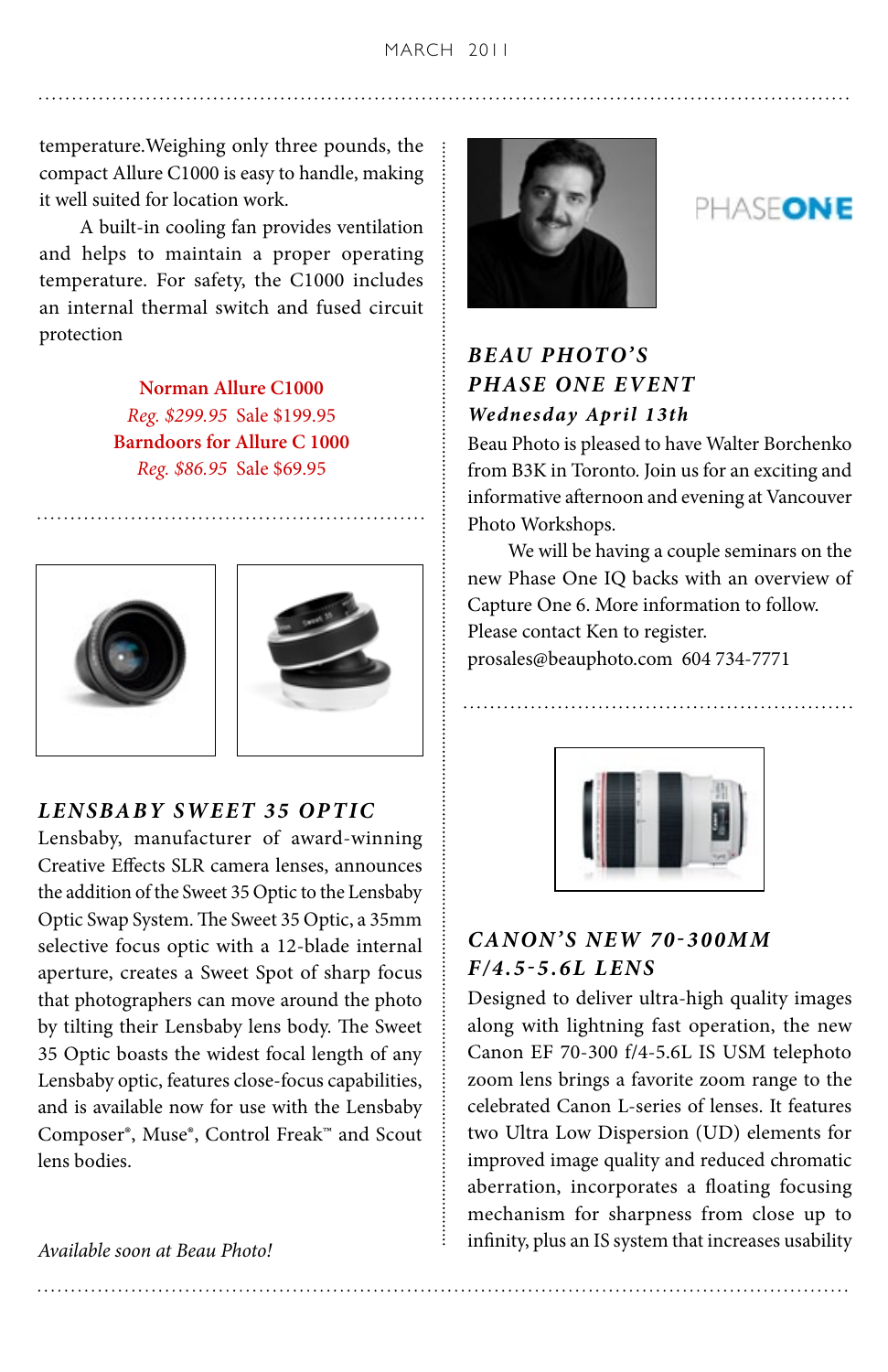Dispersion (UD) elements for improved image quality and reduced chromatic aberration, incorporates a floating focusing mechanism for sharpness from close up to infinity, plus an IS system that increases usability by approximately four stops. The EF 70-300 f/4- 5.6L IS USM features a function that prevents erroneous operation when the lens is mounted on a tripod or monopod. Gleaming white, with a removable tripod collar, dust and water resistant construction, and a newly developed Fluorine coating that keeps soiling, smears and fingerprints to a minimum, its phenomenal performance and flexibility is assured. For portraiture or to bring what's far away up close, this addition to the L-series is guaranteed to perform.

Beau Photo Price \$1649.00



#### *Flex TT5-Nikon The Most Versatile PocketWiz ard Radio Ever.*

The dedicated FlexTT5® Transceiver for Nikon is part of a new generation of PocketWizard ControlTL radios with i-TTL and remote power control for Nikon Speedlights, and select studio lights. Your creativity also now extends far beyond X-Sync speeds with HyperSync and FP Sync capabilities.

With its built in hot-shoe, ControlTL™ firmware and transceiver function, the FlexTT5

With its built in hot-shoe, ControlTL™ firmware and transceiver function, the FlexTT5 is the perfect addition to Nikon CLS/ i-TTL flash system and takes the Nikon CLS system beyond the boundaries of infrared technology. When paired with the MiniTT1® Transmitter or another FlexTT5 Transceiver, a whole new world of wireless flash freedom opens up. Beau Photo Price \$234.95



# *AC3 ZoneController*

#### *Fingertip Power Control*

Nikon version coming soon, Pre order yours today!

 The AC3 ZoneController for Canon and Nikon is the gem of the ControlTL™ product line. Add it to your on-camera MiniTT1™ Transmitter or FlexTT5™ Transceiver and you instantly have three zones of flash control. Whether working in E-TTL II, CLS/i-TTL or Manual mode, you now have control over all your flashes directly from the camera's position. Put your flashes wherever you want, without worrying about having to access them during a shoot. With the AC3 ZoneController, you are in total control of your flash.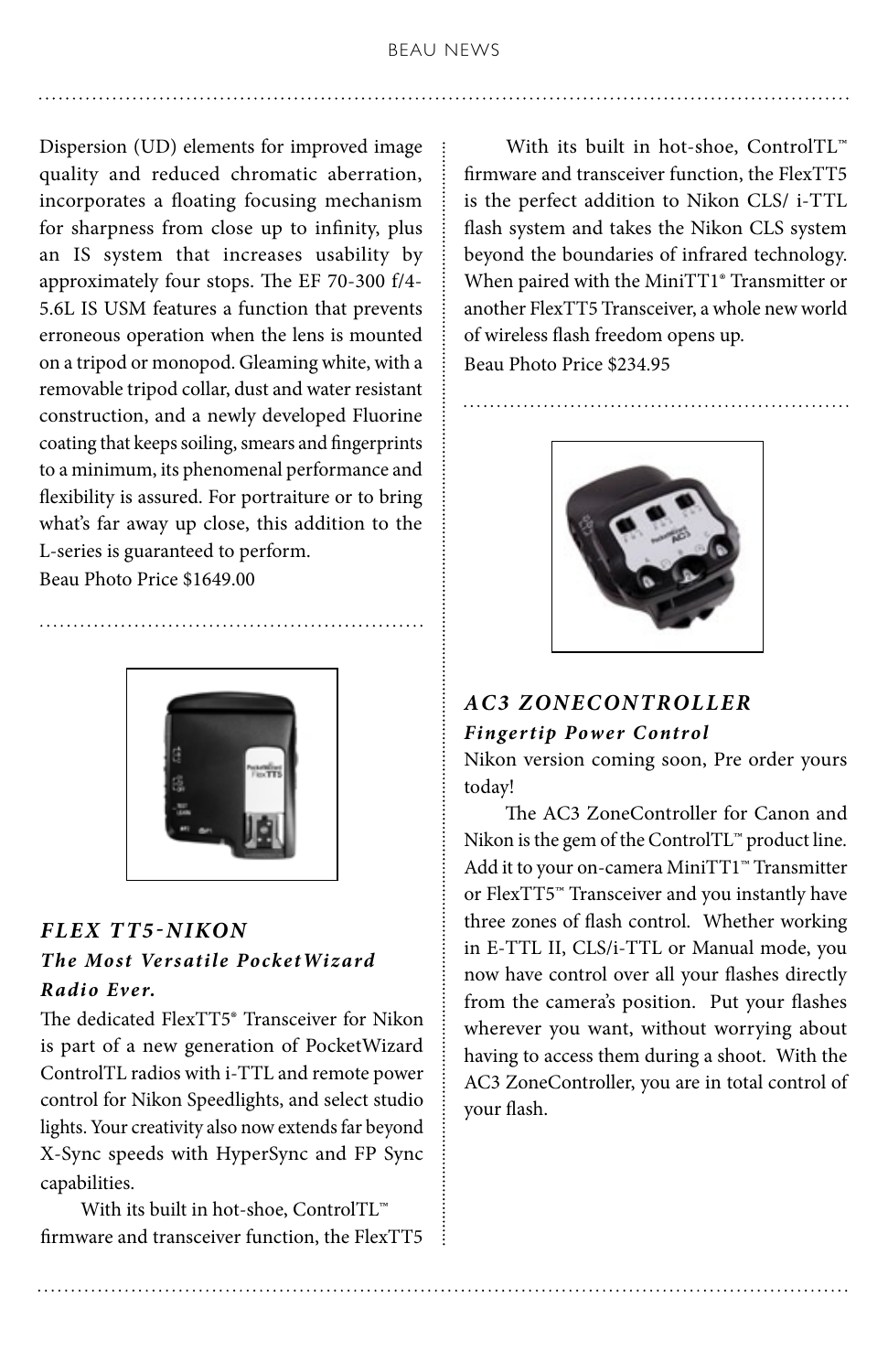RENTALS JASON K.



# *Cinevate Pegasus Carbon DSLR Camera Slider*

We finally have Cinevate's amazing Pegasus carbon fibre slider kit in out rental department. This is an impressively well built slider dolly that takes up little space and easily adds motion to your shot. Designed for loads under 15lbs, the parts can be re-tasked as a super compact table dolly, overhead tracking system, cable system, and the conventional linear sliding system.

 The new "All Terrain" legs give you extra height to deal with uneven ground. The overmolded, non-skid, ball feet are designed to withstand rough ground while being gentle enough not to damage delicate surfaces. With this system you can sit the unit anywhere. Using 100% steel ball bearings, the system uses 100cm (39in) 15mm carbon rails, mounted in a tool-free system that offers amazing flexibility, strength and compactness for travel. The entire system is under 5lbs and can be disassembled for travel in about 60 seconds with no tools.

 Included with the Pegasus system is a Pegasus DSLR Table Dolly which gets you set up with the table dolly as a standalone system for smaller rigs. There is also a 100mm bowl for angling your shot up to 45 degrees and the Table Dolly also comes with articulating links which will allow one to arc the dolly around an object. The slidder rents for **\$50/day**

 A video that demonstrates the Pegasus Carbon DSLR Slider system can be found at: http://vimeo.com/17129677

### *Canon Extender EF 1.4x III & Extender 2x III*

The new version III of the popular Canon tele-converters are now available in the rental department! These new teleconverters improve on the already great quality of the version II teleconverters, incorporating phenomenal optical performance with minimal chromatic aberration and is a perfect complement to many of Canon super telephoto lenses. It features a built-in microcomputer for seamless communication among camera body, lens and extender; features careful lens placement and coatings to minimize ghosting and flare and even has a new Fluorine coating that keeps soiling, smears and fingerprints to a minimum. An integral part of many professional systems, Extender EF 1.4X III maintains high standards not only optically, but also in terms of rugged, dustproof and water resistant construction. \$15/day

# ALBUMS & FOLDERS BARB B.

#### *Forward, March!*

I'll be away on Vacation for the first two weeks of the month, returning on March 14th. While I'm away, you could contact either Dene or Carol (our Manager) for assistance or information.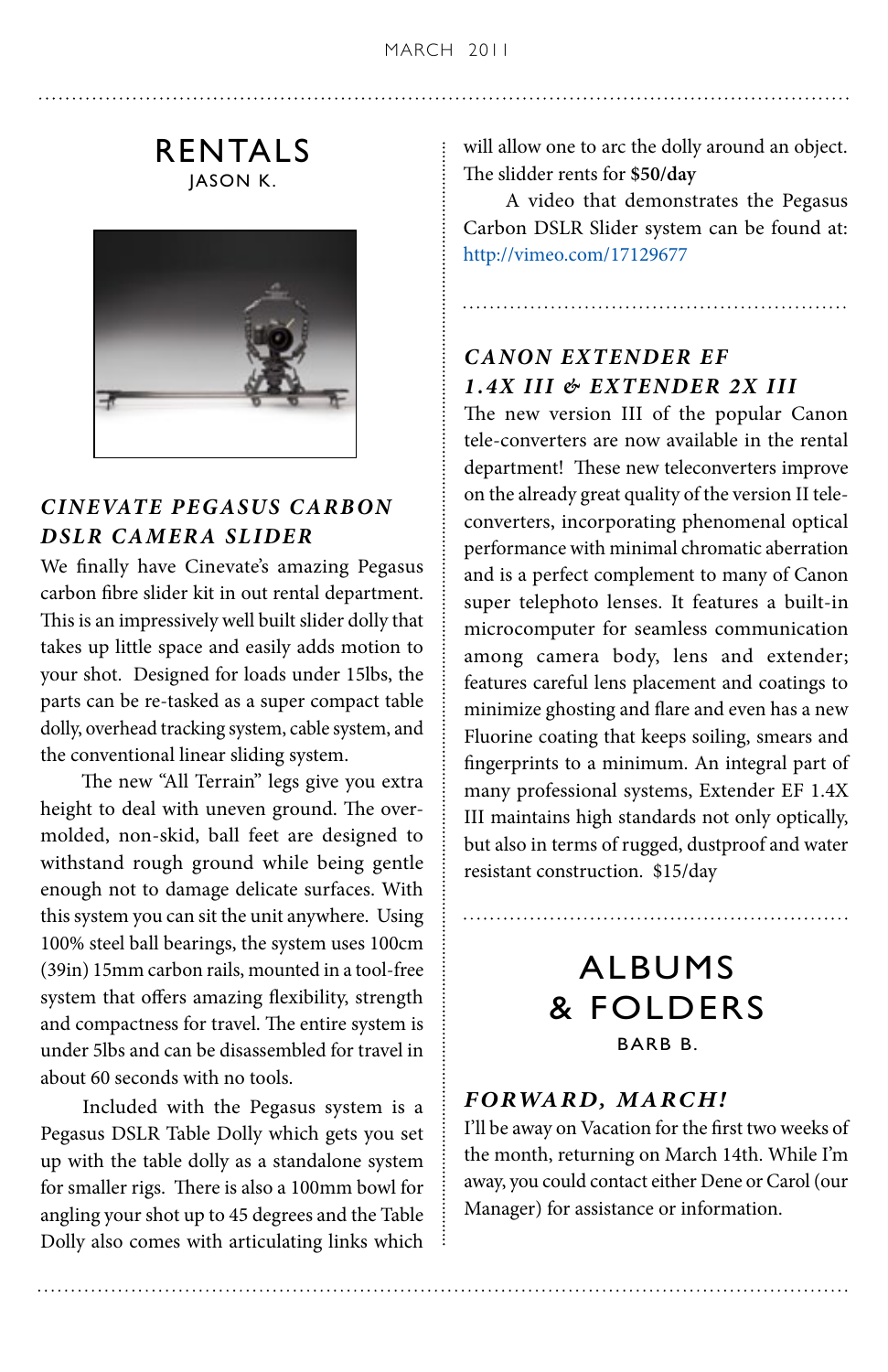#### BEAU NEWS

#### *NEW STUFF AT BEAU!!*

At the beginning of each year, we go through the previous year's special-ordered items to determine if any should be added to our regularly stocked items.

 Congratulations, you've done it again! We've added the most popularly-ordered (Horizontal) Double folders: 'Vancouver Folder' 75-2 and 64-2. We've stocked them in the Black with Black trim, as this is the most popular offering these days. (We'll continue to specialorder Black or Brown mounts with either Gold or Silver trim, if you prefer; please allow at least 3 weeks for manufacturing and delivery to avoid 'rush' courier charges.)

#### *GO CANADIAN!!*

As you know, we purchase Canadian products as much as possible. One of our favorite Canadian manufacturers is AGT photo mount, who manufacture (along with many other items) the 'Vancouver' Folders and Easels, 'Heritage' Easelback Mounts and Folders for the 'Antique' photo trade, 'Vancouver Special' and 'Visions' Thank You Cards.

 They're family owned and operated, and have been in business since 1984. They maintain high manufacturing standards, and only use new, ethically-produced paper products. On top of all their other qualities, they're nice people to deal with

 If you'd like to hear more about AGT, or receive samples of some of their items, please contact me.

# RENAISSANCE **ALBUMS**

SIMON B.

#### *Good News! Renaissance 2011 Price Drop S ave approximately 15% on Cu stom*

*album s,. S ave at least 10% on Stock products..*

The 2011 Price List is now available to download from Beau Photo's website. If you have not already received the link and password please send me an e-mail at albums@beauphoto.com. Hard copy versions are available from our store.

 You will find prices have fallen dramatically. Here is an example:

> **Soho album,** 15-page, 10x10 with pure acrylic *2010 price: \$440.50 2011 price: \$373.75*

#### *PRICE MATCHED!*

Our store is stocked full with Renaissance stock products. We have price matched American prices and are ready to ship anywhere in Canada. You will pay the same price as ordering directly from Renaissance, with no exchange or brokerage fee, saving you time and lots of money.

#### *WPPI Las Vegas*

I had the opportunity to meet many of our outof town clients and Renaissance staff. Many new products were introduced at the exhibit, and I will share those with you next month.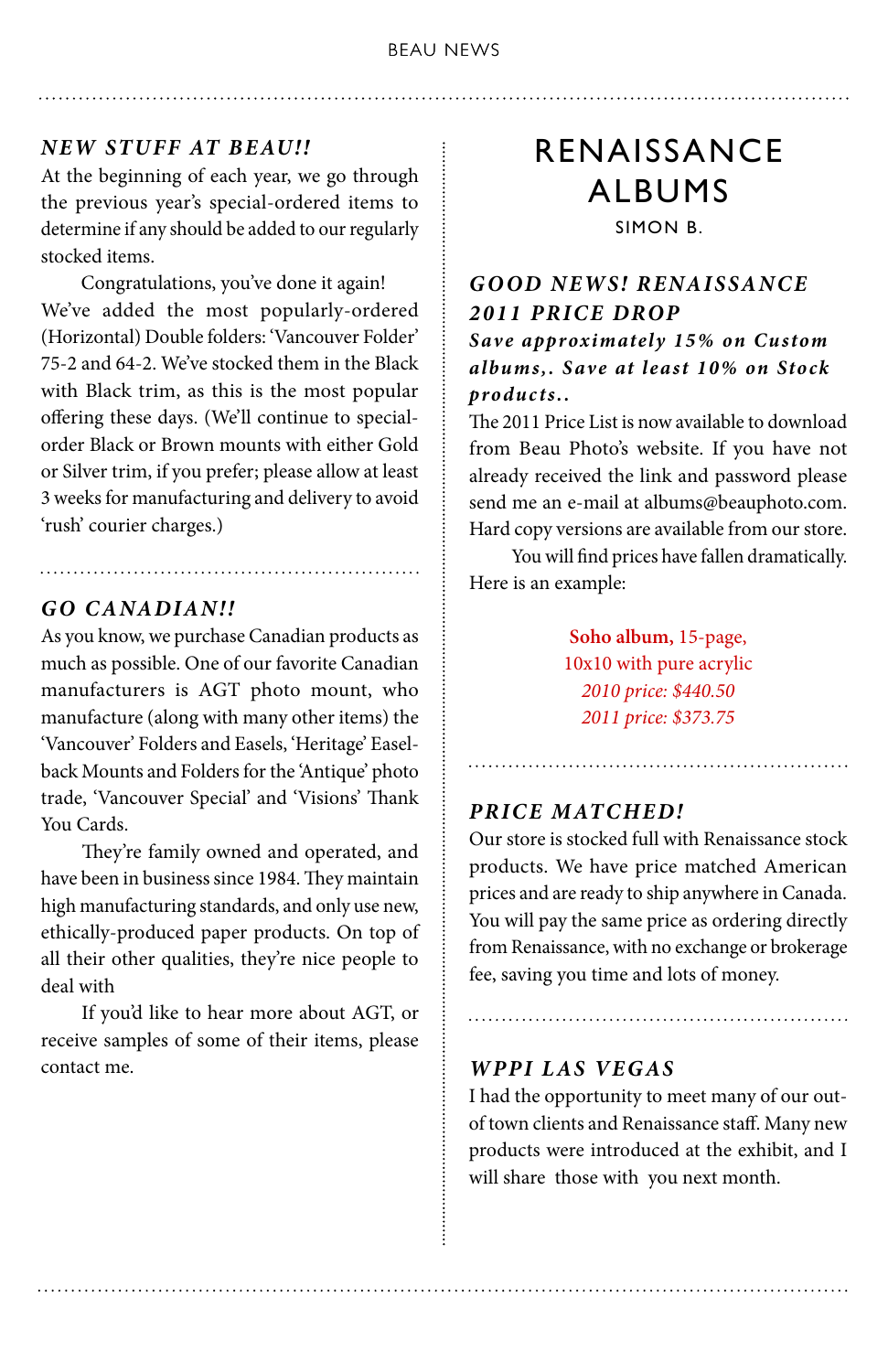#### **BEAU NEWS MARCH 2011**



*20%*

If the reduced price list was not enough we have another promotion for you! 20% off all Library and Ventura albums throughout March. Check out the ad and make sure you place your order in time!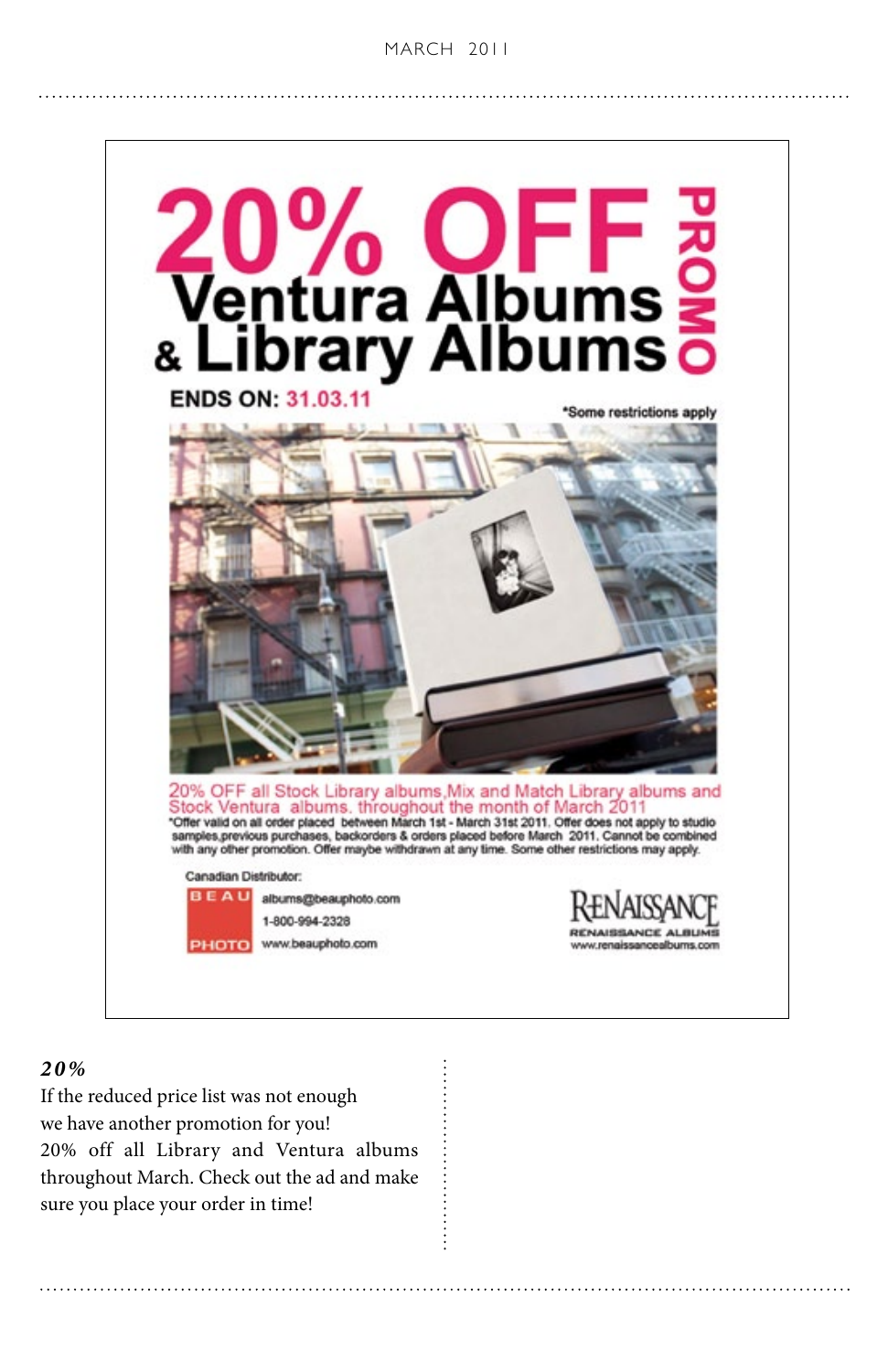# FILM DENNIS H.





*FUJI INSTAX MINI*

Beau Photo is now home to the Fuji Instax family! The Instax 210, Instax Mini 7S, 25, and 50S\* cameras produce images that can be developed instantly using Fuji's Instax integrated film and developing technology.

 The Instax Mini 25 is a compact and lightweight camera that features automatic exposure compensation and a programmed electronic shutter release. With its sleek and stylish design as well as high end Fujinon optics, the Instax Mini offers produces high-quality, credit-card sized, instant prints. *Come and check it out!*

\*The Instax Mini 50S camera will be available early this spring.

# EVENTS

# **ImageQuest 2011**

Are you ready for the best learning and networking opportunity for professional photographers in British Columbia? The 2011 ImageQuest photography convention is shaping up to be the biggest and best ever! With world class speakers, a tradeshow, party and banquet - this is a convention you don't want to miss.

**March 20-22 | River Rock in Richmond | http://www.imagequestbc.com/**

#### **LADIES GARAGE PARTY**

#### **An evening dedicated to introducing women to motorcycling**

The much anticipated "Spring" is just around the corner! Now is the time to start thinking of learning to ride a motorcycle! The Garage party is for women who are interested in learning about how to get a license, rider training courses, bike customization, how to pick up a bike and what to wear! Women who ride are also invited to attend.

*This clinic is dedicated to our friend Cindy Bury who was passionate about motorcycling.*  **Wednesday March 2, 6-8pm | Barnes Harley-Davidson® Langley | info@barneshd.com**

#### **The Light And The Leaves by Jasna Stojanovic**

An exploration of nature's textures, shapes and forms. The true goal of this fairly simple exercise in composition and lighting is to involve the audiences emotionally and aesthetically, inviting them to explore and to experience the beauty through the balance between organic and technical. **February 28 - March 28 | Waterfront Theatre Gallery | http://www.jasnafoto.com/**